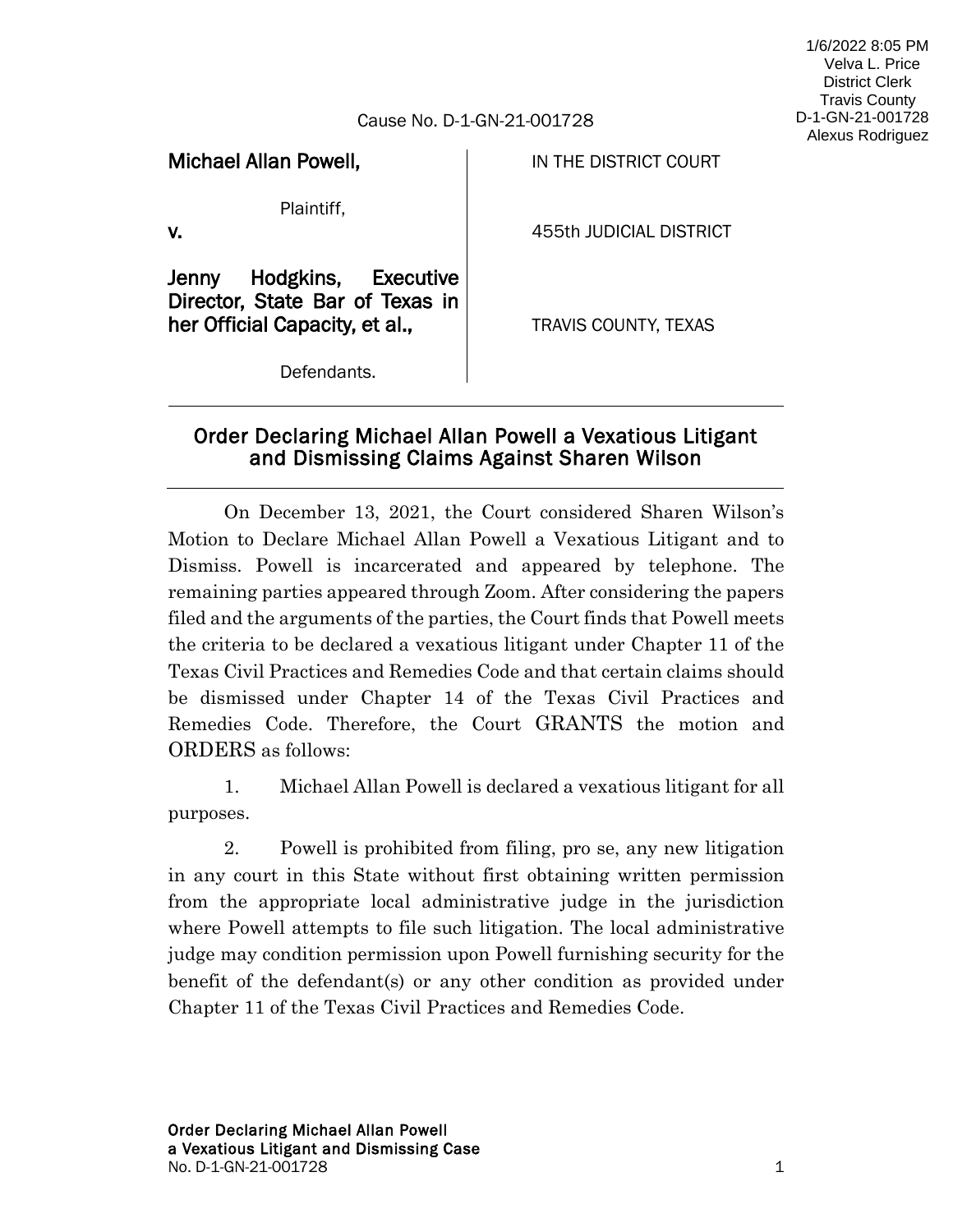3. If Powell violates this prefiling order, he will be subject to contempt of court in addition to the other remedies afforded under Chapter 11 of the Texas Civil Practices and Remedies Code.

4. The Clerk of the Court is directed to notify the Office of Court Administration of the Texas Judicial System ("OCA") of this Court's declaration of Michael Allan Powell as a vexatious litigant by delivering a copy of this order to the OCA at the following address:

> Office of Court Administration Attention: Judicial Information P.O. Box 12066 Austin, TX 78711-2066 [JudInfo@txcourts.gov](mailto:JudInfo@txcourts.gov)

5. Pursuant to Section 14.003(a)(2) of the Texas Civil Practices and Remedies Code, Plaintiff's claims against defendant Sharen Wilson are DISMISSED WITH PREJUDICE.

Signed January <u>\_\_6\_\_</u>, 2022.

 $W$  and  $\downarrow$ 

Honorable Maria Cantú Hexsel